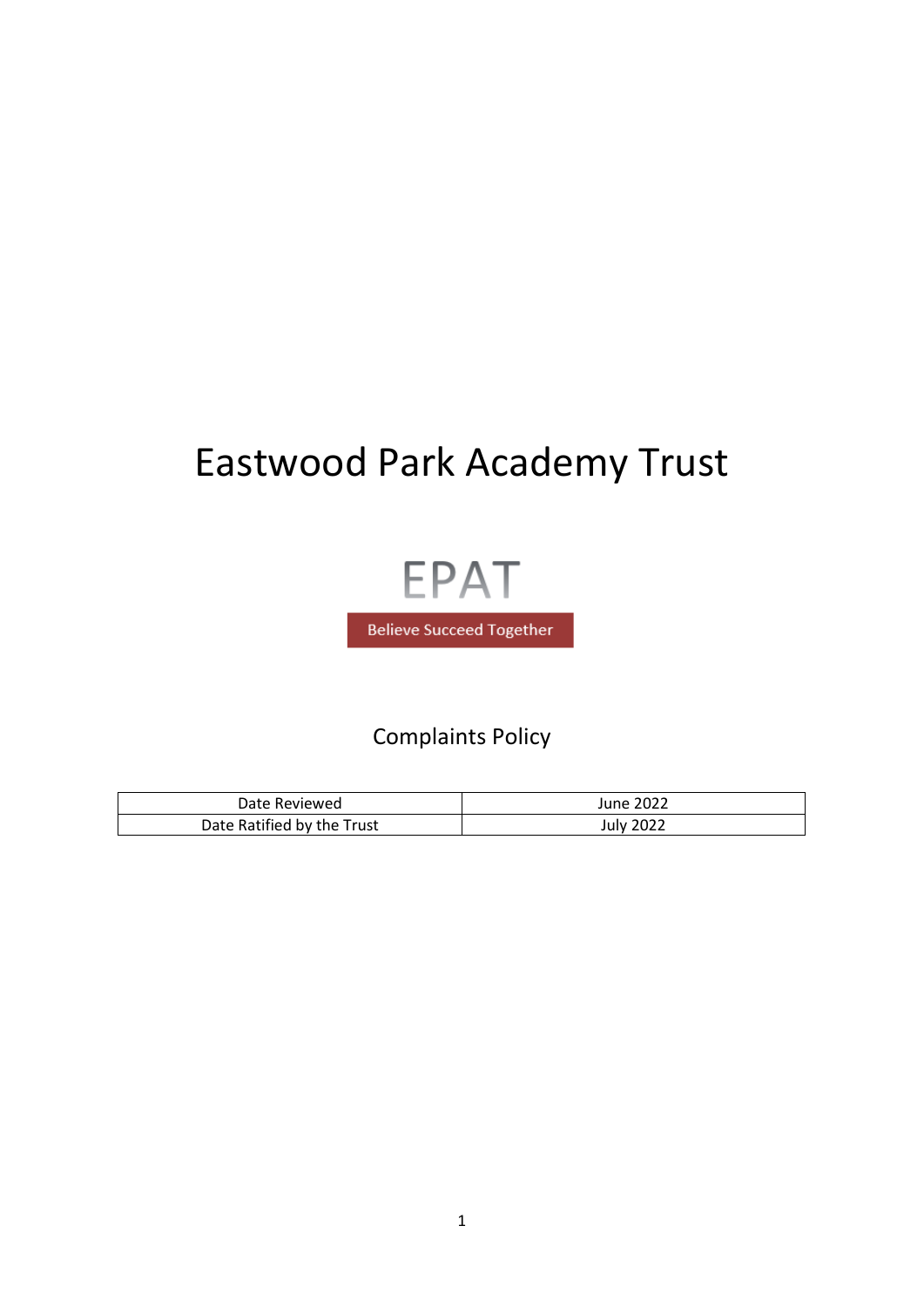| 1.0 |  |  |
|-----|--|--|
| 2.0 |  |  |
| 3.0 |  |  |
|     |  |  |
|     |  |  |
|     |  |  |
|     |  |  |
|     |  |  |
|     |  |  |
| 4.0 |  |  |
|     |  |  |
|     |  |  |
|     |  |  |
|     |  |  |
|     |  |  |
|     |  |  |
|     |  |  |
|     |  |  |
|     |  |  |
|     |  |  |
|     |  |  |
|     |  |  |
|     |  |  |
|     |  |  |

## **Contents**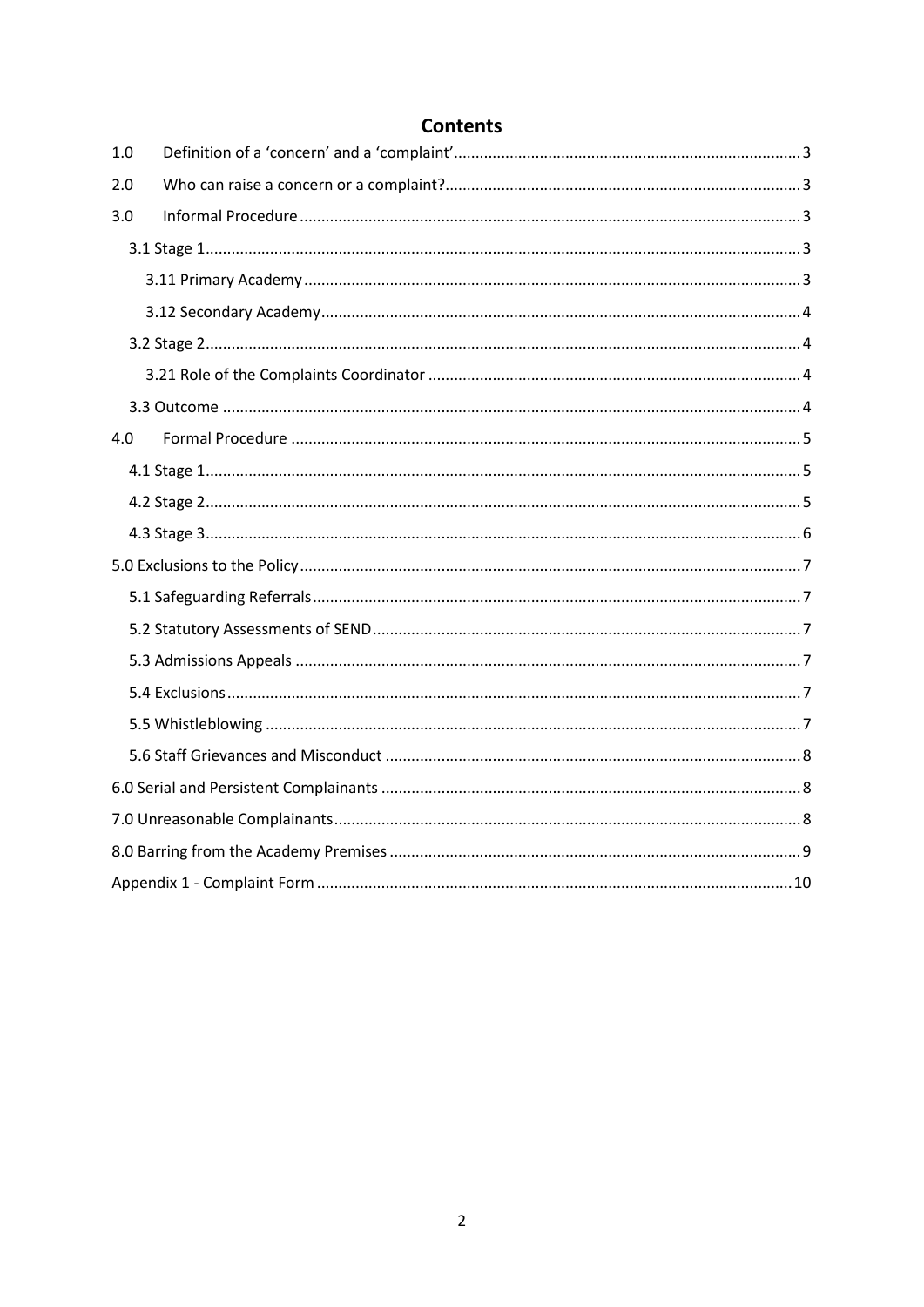## <span id="page-2-0"></span>**1.0 Definition of a 'concern' and a 'complaint'**

A 'concern' is defined as *'an expression of worry or doubt over an issue considered to be important for which reassurances are sought'.*

A 'complaint' is defined as *'expression of dissatisfaction, however made, about actions taken or a lack of action*'.

## <span id="page-2-1"></span>**2.0 Who can raise a concern or a complaint?**

Any person, including members of the general public, may raise a concern or complaint about any provision of *facilities* or *services* that the Trust provides, unless separate statutory procedures apply.

Although concerns or complaints are not limited to parents of pupils at a constituent academy in the Trust, complainants must be aware that unless they have parental responsibility, other than acknowledging receipt of the information, the Trust is not be in a position to discuss the pupil(s) in question. For clarification regarding parental responsibility, complainants should consult the following DfE guidance[: Dealing with issues relating to Parental Responsibility.](https://www.gov.uk/government/publications/dealing-with-issues-relating-to-parental-responsibility)

The Trust will not normally investigate anonymous concerns or complaints; however, in all cases, the Principal will determine whether the matter will be investigated.

Concerns or complaints should be lodged within 3 months of the incident arising. After this cut-off point, the Trust will not consider the concern or complaint, unless in exceptional circumstances.

Complainants are required to follow the procedure outlined in section 3.0. Any decision made by the Trust will be made in line with the principles of administrative law i.e.

- Lawful it complies with education and other law, including human rights and equality law, such as the [Human](http://www.legislation.gov.uk/ukpga/1998/42/contents) Rights Act 1998 and the [Equality](http://www.legislation.gov.uk/ukpga/2010/15/contents) Act 2010
- Rational.
- Reasonable.
- Fair.
- Proportionate.

<span id="page-2-2"></span>If at any stage a complainant wishes to withdraw their complaint, this must be confirmed in writing.

## **3.0 Informal Procedure**

#### <span id="page-2-3"></span>**3.1 Stage 1**

If the complainant is a parent, they should address their concern or complaint by contacting the following staff at the constituent academy:

#### <span id="page-2-4"></span>**3.11 Primary Academy**

- Class Teacher.
- Senior Leader for the Year Group.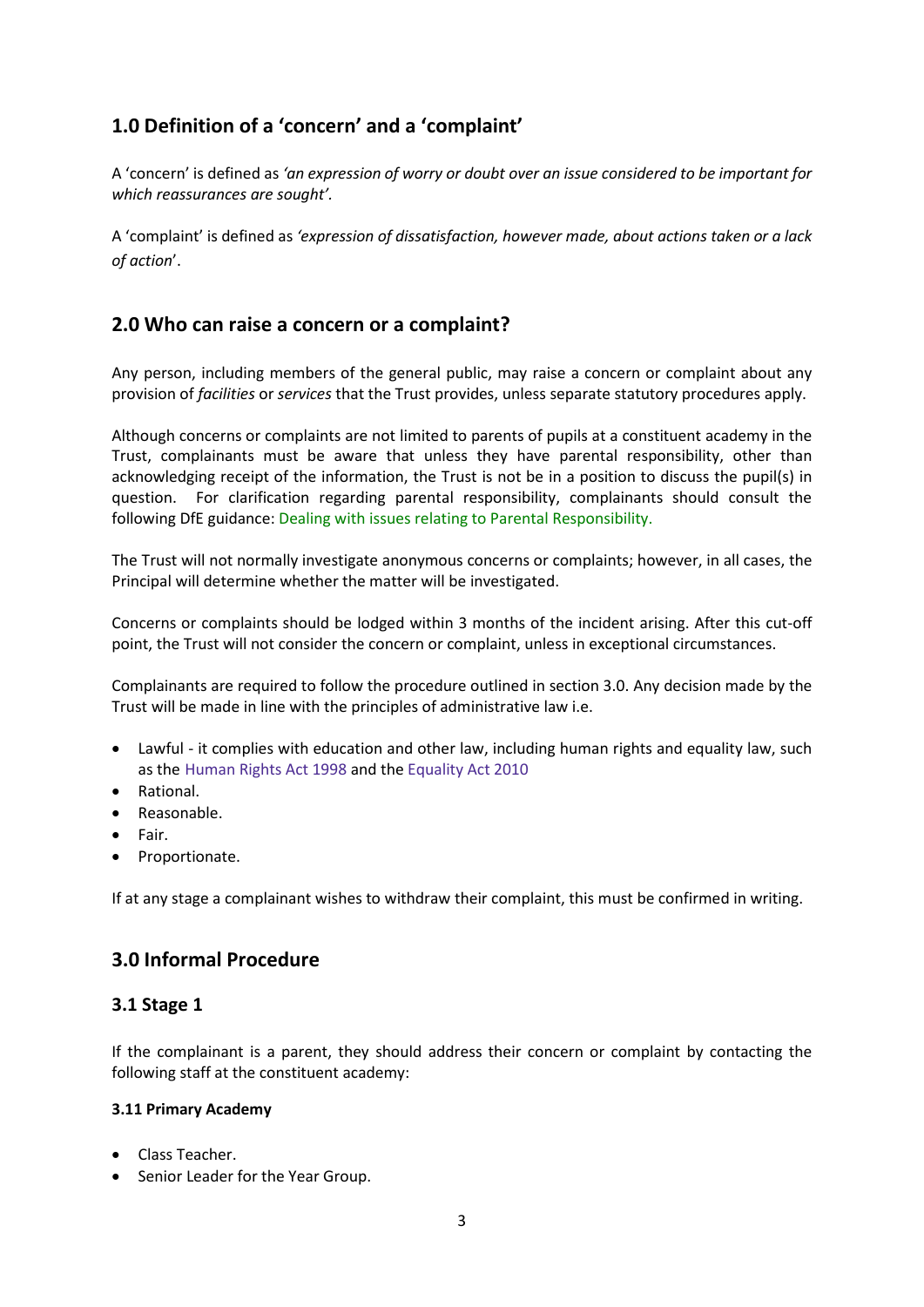#### <span id="page-3-0"></span>**3.12 Secondary Academy**

- Head of House or Head of Subject Department.
- Senior Leader for the House or Subject Department.

If the complainant is not a parent, they should address their concern or complaint by contacting the Principal of the constituent academy.

#### <span id="page-3-1"></span>**3.2 Stage 2**

If the complainant remains dissatisfied, they should address their concern or complaint by contacting the nominated Complaints Coordinator at the constituent academy.

#### <span id="page-3-2"></span>**3.21 Role of the Complaints Coordinator**

The Complaints Coordinator will request that complainants complete **Appendix 1** to aid them in managing and processing the concern or complaint. However, if the complainant has communication preferences due to a disability or learning difficulty, the Trust will allow alternative methods of contact to comply with its obligations under the Equality Act 2010.

Following the completion and receipt of Appendix 1, the Complaints Coordinator will:

- Establish what has happened to date and who has been involved\*.
- Clarify the nature of the concern or complaint and what remains unresolved.
- If required, meet with the complainant.
- Interview all parties relevant to the complaint.
- Inform the complainant of the outcome (refer to 3.3).

\* Unless exceptional circumstances apply, the constituent academy will not accept, as evidence, electronic recordings of conversations that were obtained covertly and without informed consent of all parties being recorded.

#### <span id="page-3-3"></span>**3.3 Outcome**

The Informal Procedure should be completed within **15** school days.

If the Trust acknowledges that the complaint is valid, in whole or in part, it may offer one or more of the following:

- An apology.
- An admission that the situation could have been handled differently or better (this is not the same as an admission of negligence).
- Mediation to help to rebuild the relationship between all parties.
- A review of relevant policies and procedures to ensure, where reasonable, the issue raised by the complainant will not recur or reoccur.

In terms of the outcome, where complainants raise a complaint about an employee, the data protection principles associated with the Data Protection Act, and the Trust's legal duty of confidentiality, will limit what can be discussed or disclosed.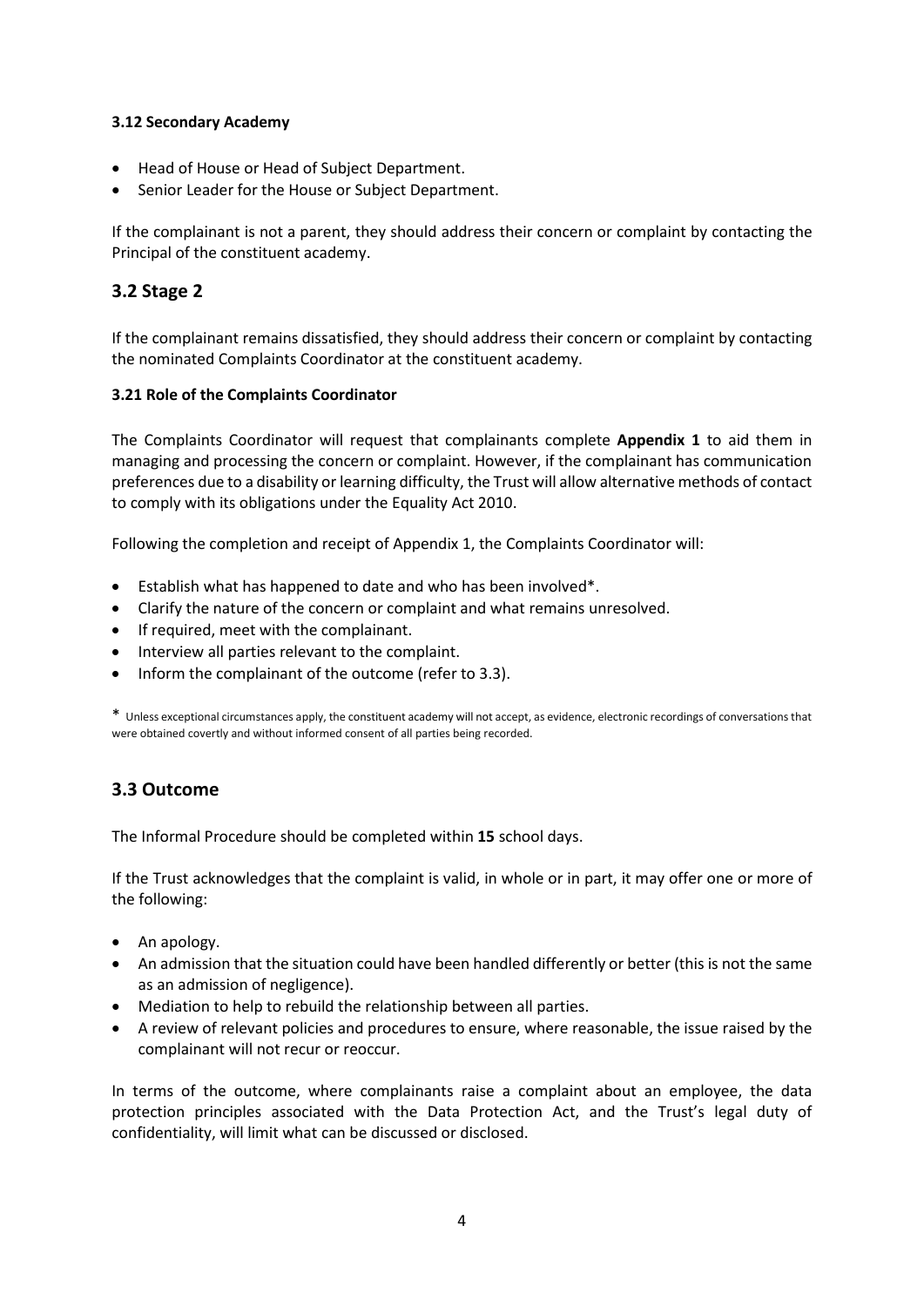## <span id="page-4-0"></span>**4.0 Formal Procedure**

If the complainant remains dissatisfied with the outcome of the Informal Procedure, they are able to invoke the Formal Procedure. There are three stages:

- Referral to the Principal of the constituent academy. In the case of a complaint concerning the Principal, the referral should be made to the CEO. In the case of a complaint against the CEO, the referral should be made to the Chair of the Trust. In the case of a complaint against the Chair, it will be referred to a suitably skilled member of the Governing Board or investigator appointed by the Governing Board.
- Referral to a Complaints Appeal Panel.
- Referral to the Secretary of State.

#### <span id="page-4-1"></span>**4.1 Stage 1**

- The complainant should complete Appendix 1 (refer to 3.21).
- The Principal/CEO/Chair of the Trust will acknowledge the letter within **5** school days and provide an opportunity to meet the complainant to discuss the complaint.
- The Principal/CEO/Chair of the Trust will investigate the complaint\* and provide a written response within **15** school days of receipt of the complaint. If this is not possible, a letter will be sent explaining the reason for the delay and providing a revised target date.
- The written response will include what action (if any) the Trust proposes to take to resolve the complaint or, if the complaint is dismissed, an explanation as to why. The complainant will also be advised that if he/she remains dissatisfied, the next stage is to appeal to the Board of Trustees.

\*If the Chair is unable to investigate the complaint, an Investigating Officer will be appointed. The Investigating Officer for the Trust is Mr. C. Niner.

#### <span id="page-4-2"></span>**4.2 Stage 2**

- The Company Secretary will convene a Complaints Appeal Panel to hear the complainant's case. The Complaints Appeal Panel will consist of between 3-5 people who are not directly involved in the complaint. These people will be derived from the Local Governing Body (LGB) of the constituent academy (since a LGB is a committee of the Board) and/or Trustees. **One member of the Complaints Appeal Panel will be independent of the management and running of the Academy.**
- A written acknowledgement of the complaint will be sent within 5 school days.
- The Complaints Appeal Panel, within **20** school days of receiving the complaint, should hear the complainant's case.
- The Chair of the Complaints Appeal Panel will invite the Principal, CEO or Chair of the Trust, to prepare a written report in response to the complaint.
- All relevant correspondence, including additional material from the complainant and the written report from the Principal, CEO or Chair of the Trust, should be given to each member of the Complaints Appeal Panel at least **5** school days prior to the appeal.
- The Chair of the Complaints Appeal Panel will inform the complainant, Principal, CEO or Chair of the Trust and members of the Complaints Panel, at least **5** school days in advance, of the date, time and venue of the hearing.
- Either party, subject to the approval of the Chair, may call witnesses to the appeal.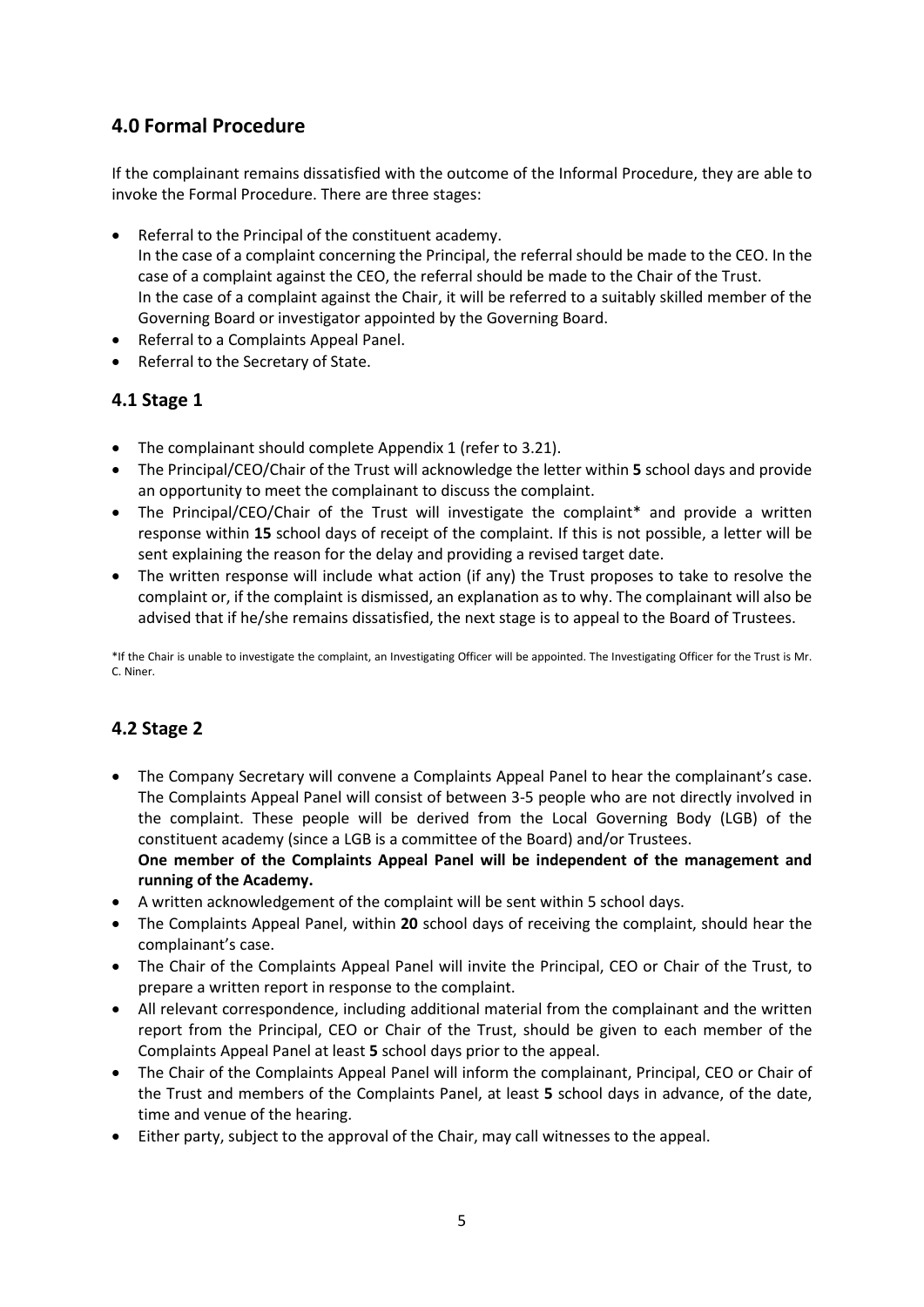• The Complaints Appeal Panel may decide to uphold the complaint in full, uphold it in part, or dismiss it. The complainant will be notified of the decision, in writing, within **10** school days, and informed of the opportunity to take the matter up with the Secretary of State.

## <span id="page-5-0"></span>**4.3 Stage 3**

If the complainant remains dissatisfied, they have the right to refer their complaint to the Secretary of State by contacting the EFSA.

The EFSA cannot overturn the decision about a complaint. Its role is to make sure the complaint is handled properly by following a published procedure that complies with part 7 of the [Education](http://www.legislation.gov.uk/uksi/2014/3283/schedule/made) [\(Independent](http://www.legislation.gov.uk/uksi/2014/3283/schedule/made) School Standards) Regulations 2014.

When considering a complaint, the EFSA will review all the evidence including the academy's published policies, to determine whether it is appropriate to take any action. Action taken by the EFSA, where appropriate, typically involves explaining the legislative framework and what it means in practice at the Trust level or recommending improvements to statutory policies.

Academy Complaints and Customer Insight Unit EFSA Cheylesmore House 5 Quinton Road Coventry CV1 2WT

Telephone: 0370 000 2288 (National Helpline)

Web[: DfE Online Form](https://form.education.gov.uk/service/Contact_the_Department_for_Education)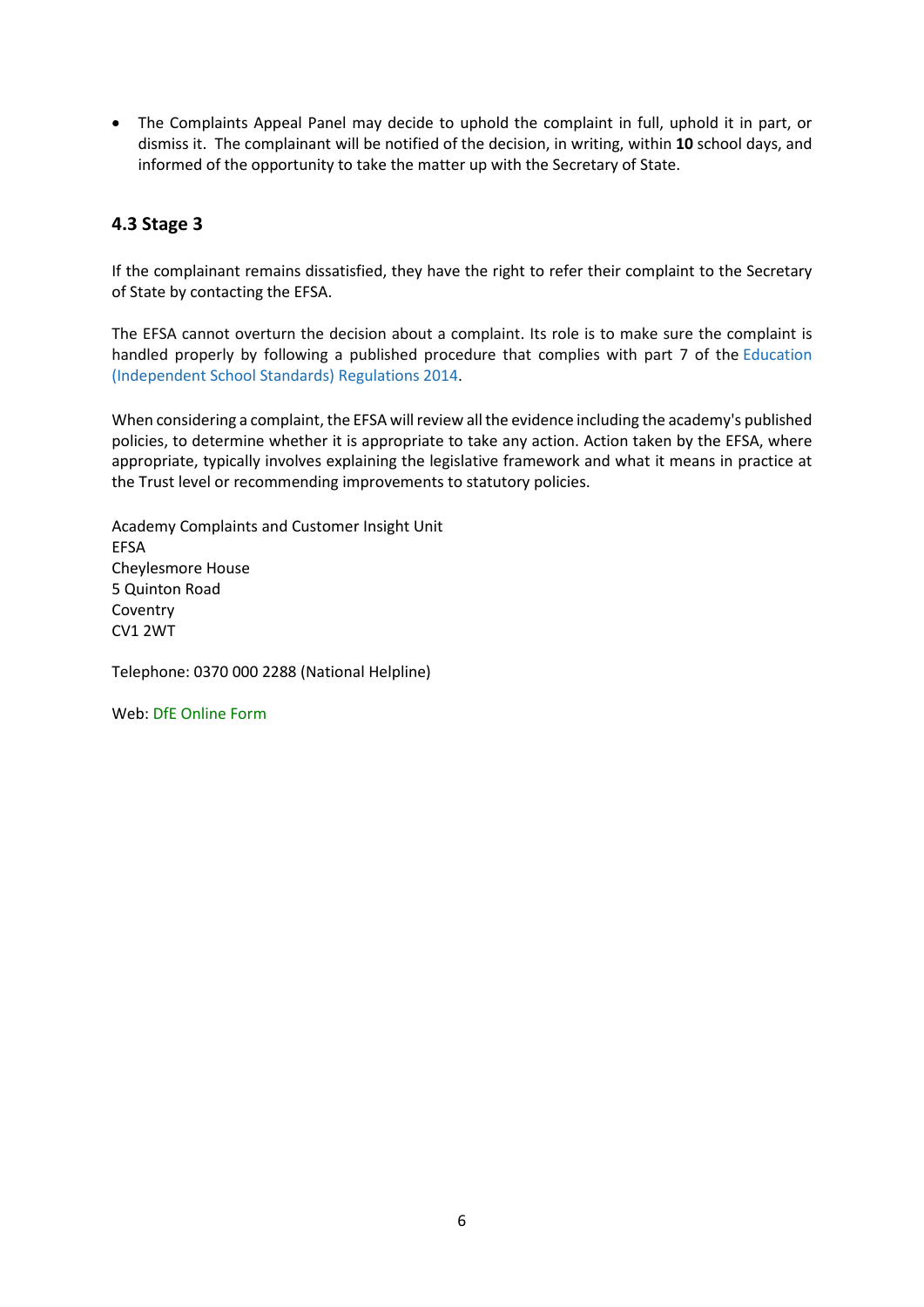## <span id="page-6-0"></span>**5.0 Exclusions to the Policy**

#### <span id="page-6-1"></span>**5.1 Safeguarding Referrals**

Schools have a duty to safeguard and promote the welfare of their pupils under section 175 of the Education Act 2002. This includes making referrals to the appropriate organisation, usually local authority children's social care services, if they have a concern about the welfare of a child. It is not for an academy to investigate or make a judgment about possible abuse or neglect but it must refer any concerns it may have. As such, complaints about safeguarding referrals made in accordance with a statutory duty will not be considered under this policy.

If you have serious concerns, you may wish to contact the Local Authority Designated Officer (LADO) who has local responsibility for safeguarding or the Multi-Agency Safeguarding Hub (MASH). Refer to the Trust's [Safeguarding Policy](http://www.eastwoodacademy.co.uk/docs/EPAT%20Safeguarding%20Policy18v31.pdf) 

#### <span id="page-6-2"></span>**5.2 Statutory Assessments of SEND**

These are dealt with by the Local Authority - [Southend Borough Council -](https://www.southend.gov.uk/info/200225/children_with_disabilities/290/special_educational_needs) SEND

#### <span id="page-6-3"></span>**5.3 Admissions Appeals**

These are not complaints as such and are dealt with under a separate procedure - [Admission Appeals](https://www.gov.uk/schools-admissions/appealing-a-schools-decision)

If you have not been successful in securing a place for your child you will receive a letter from the Local Authority refusing you a place and offering you the right of appeal.

#### <span id="page-6-4"></span>**5.4 Exclusions**

These are dealt with under a separate policy.

Further information about raising concerns about exclusion can be found at: [www.gov.uk/school-discipline-exclusions/exclusions](http://www.gov.uk/school-discipline-exclusions/exclusions)

#### <span id="page-6-5"></span>**5.5 Whistleblowing**

This is dealt with by a separate policy - [Whistleblowing Policy](http://www.eastwoodacademy.co.uk/docs/EPAT%20Whistleblowing%20Policy18.pdf) The Secretary of State for Education is the prescribed person for matters relating to education for whistle-blowers in education who do not want to raise matters direct with their employer. Referrals can be made at through the DfE [Contact Form.](https://www.education.gov.uk/contactus)

Other concerns can be raised directly with the DfE:

Department for Education Piccadilly Gate Store Street Manchester M1 2WD

Telephone 0370 000 2288 and email: [whistleblowing@ofsted.gov.uk](mailto:whistleblowing@ofsted.gov.uk)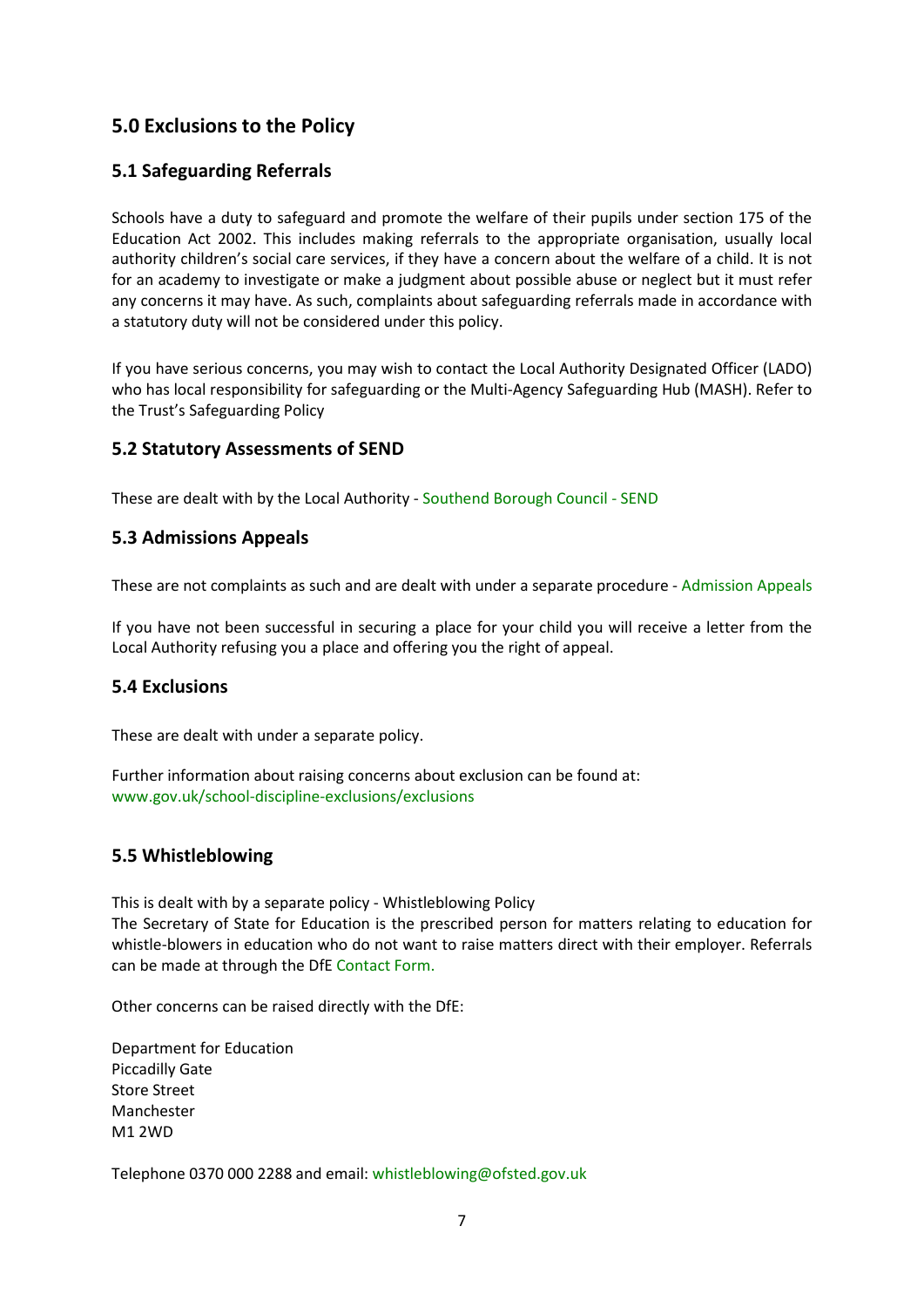#### <span id="page-7-0"></span>**5.6 Staff Grievances and Misconduct**

These are dealt with under two separate policies - [Grievance Policy](http://www.eastwoodacademy.co.uk/docs/EPAT%20Grievance%20Policy18.pdf) and [Disciplinary \(Misconduct\)](http://www.eastwoodacademy.co.uk/docs/EPAT%20Disciplinary%20Misconduct%20Policy18.pdf) [Policy](http://www.eastwoodacademy.co.uk/docs/EPAT%20Disciplinary%20Misconduct%20Policy18.pdf) 

Complainants will not be informed of any disciplinary action taken against a staff member as a result of a complaint; however, the complainant will be notified that the matter is being addressed.

## <span id="page-7-1"></span>**6.0 Serial and Persistent Complainants**

There will be occasions when, despite all stages of the policy having been followed, the complainant remains dissatisfied.

If a complainant tries to re-open the same issue, the Chair of the Trust will inform them that the procedure has been completed and that the matter is now closed.

If the complainant contacts the Trust again on the *same* issue, then the correspondence may be viewed as 'serial' or 'persistent' and the Trust may choose not to respond.

<span id="page-7-2"></span>Ultimately, if a complainant persists to the point that the Trust considers it to constitute harassment, legal advice will be sought.

## **7.0 Unreasonable Complainants**

The Trust defines 'unreasonable complainants' as 'those who, because of the frequency or nature of their contacts with the academy, hinder our consideration of their or other people's complaints'.

A complaint may be regarded as unreasonable when the complainant:

- Refuses to articulate their complaint or specify the grounds of a complaint or the outcomes sought by raising the complaint, despite offers of assistance.
- Refuses to co-operate with the complaints investigation process while still wishing their complaint to be resolved.
- Refuses to accept that certain issues are not within the scope of a complaints policy.
- Insists on the complaint being dealt with in ways which are incompatible with the adopted complaints procedure or with good practice.
- Introduces trivial or irrelevant information which the complainant expects to be taken into account and commented on, or raises large numbers of detailed but unimportant questions, and insists they are fully answered, often immediately and to their own timescales.
- Makes unjustified complaints about staff who are trying to deal with the issues and seeks to have them replaced.
- Changes the basis of the complaint as the investigation proceeds.
- Repeatedly makes the same complaint (despite previous investigations or responses concluding that the complaint is groundless or has been addressed).
- Refuses to accept the findings of the investigation into that complaint where the Trust's policy has been fully and properly implemented and completed, including referral to the Secretary of State.
- Seeks an unrealistic outcome.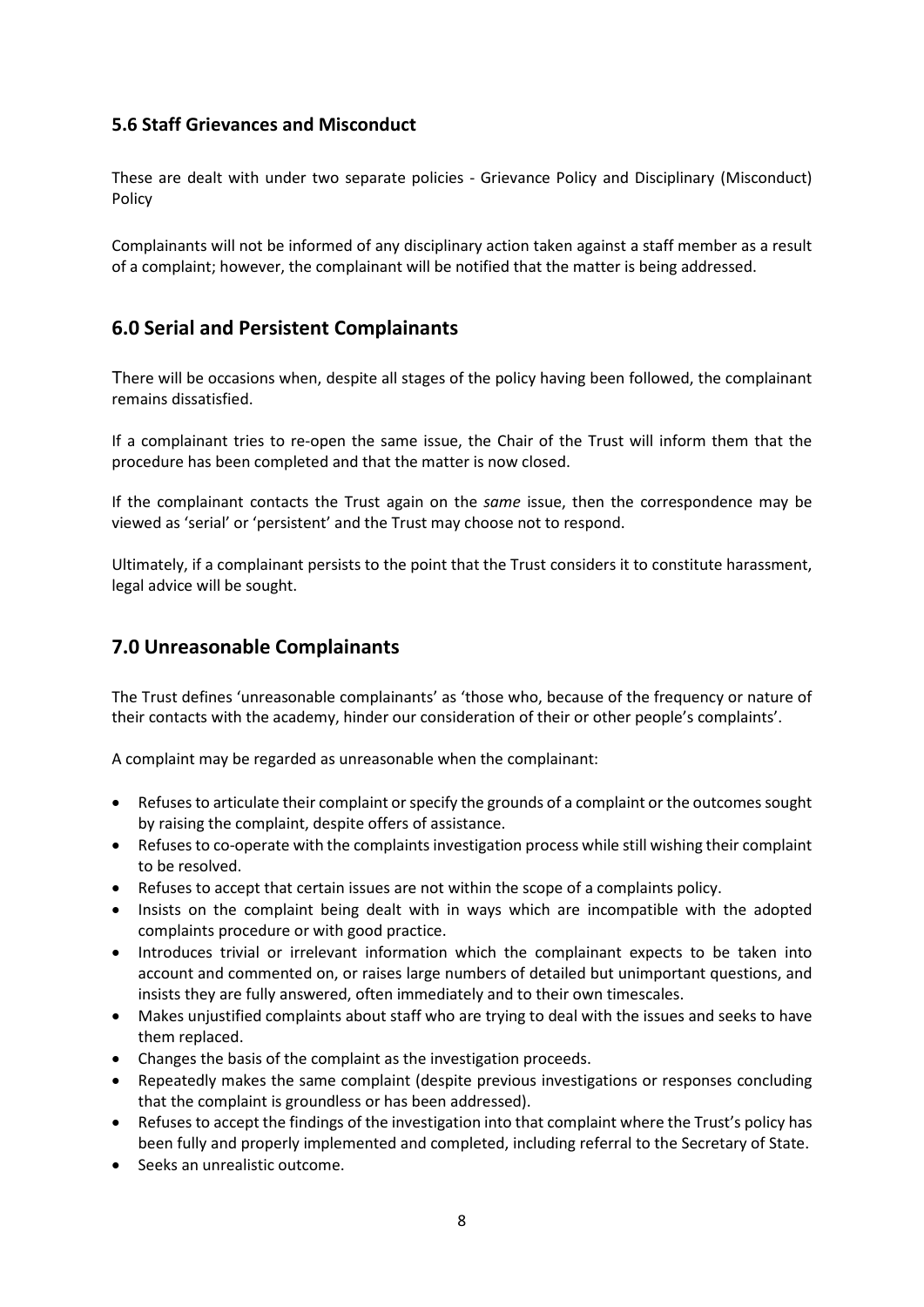- Makes excessive demands on school time by frequent, lengthy, complicated and stressful contact with staff regarding the complaint in person, in writing, by email and by telephone while the complaint is being dealt with.
- Uses threats to intimidate.
- Uses abusive, offensive or discriminatory language or violence.
- Knowingly provides falsified information.
- <span id="page-8-0"></span>• Publishes unacceptable information on social media or other public forums.

## **8.0 Barring from the Academy Premises**

Although fulfilling a public function, schools are private places. The public has no automatic right of entry. The constituent academy will therefore act to ensure it remains a safe place for pupils, staff and other members of their community. Refer to [Controlling Access to School Premises](https://www.gov.uk/government/publications/controlling-access-to-school-premises)

If a parent's behaviour is a cause for concern, the constituent academy will ask him/her to leave the premises.

In serious cases, the Principal will notify them, in writing, that their implied licence to be on the premises has been temporarily revoked. Should this be breached, the Trust may pursue the matter under section 547 of the Education Act.

Unless stated, the length of the bar is usually until the end of the term in which the incident occurred. Before lifting the bar, the case will be reviewed, taking into account any representations made by the parent, and a decision will be confirmed in writing.

Complaints about barring cannot be escalated to the Secretary of State. The only remaining avenue of appeal is through the courts - independent legal advice must therefore be sought.